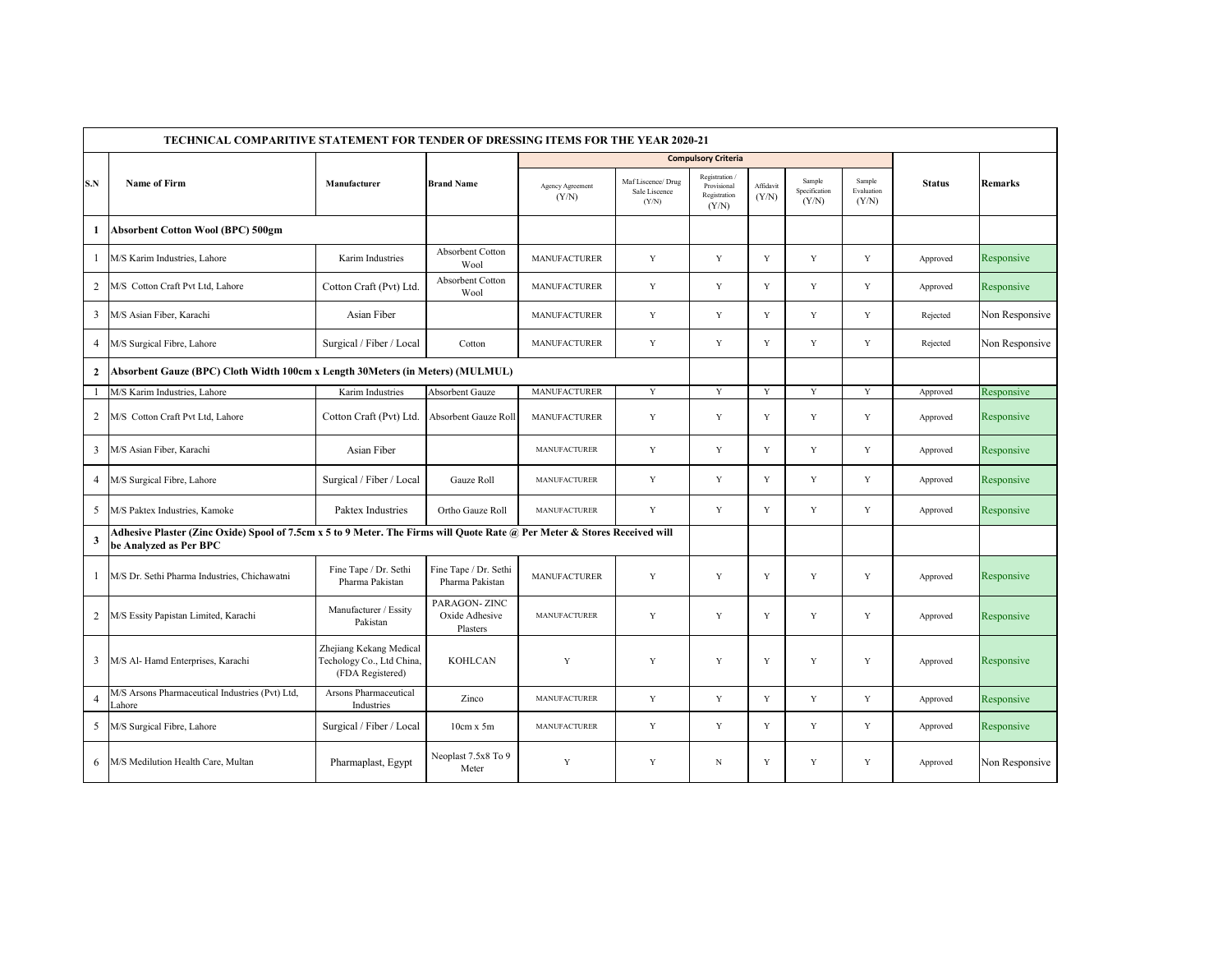|                  | TECHNICAL COMPARITIVE STATEMENT FOR TENDER OF DRESSING ITEMS FOR THE YEAR 2020-21                             |                                      |                                                     |                           |                                              |                                                      |                    |                                  |                               |               |                |  |
|------------------|---------------------------------------------------------------------------------------------------------------|--------------------------------------|-----------------------------------------------------|---------------------------|----------------------------------------------|------------------------------------------------------|--------------------|----------------------------------|-------------------------------|---------------|----------------|--|
|                  |                                                                                                               |                                      |                                                     |                           |                                              | <b>Compulsory Criteria</b>                           |                    |                                  |                               |               |                |  |
| S.N              | <b>Name of Firm</b>                                                                                           | Manufacturer                         | <b>Brand Name</b>                                   | Agency Agreement<br>(Y/N) | Maf Liscence/ Drug<br>Sale Liscence<br>(Y/N) | Registration<br>Provisional<br>Registration<br>(Y/N) | Affidavit<br>(Y/N) | Sample<br>Specification<br>(Y/N) | Sample<br>Evaluation<br>(Y/N) | <b>Status</b> | <b>Remarks</b> |  |
| $\overline{4}$   | Bandages Plaster of Paris 15cm x 2.7Meter                                                                     |                                      |                                                     |                           |                                              |                                                      |                    |                                  |                               |               |                |  |
| 1                | M/S Essity Papistan Limited, Karachi                                                                          | Manufacturer / Essity<br>Pakistan    | Gypsona Plaster of<br>Pairs Bandages 15cm<br>x 2.7m | <b>MANUFACTURER</b>       | Y                                            | $\mathbf Y$                                          | $\mathbf Y$        | Y                                | $\mathbf Y$                   | Approved      | Responsive     |  |
| 2                | M/S Cotton Craft Pvt Ltd, Lahore                                                                              | Cotton Craft (Pvt) Ltd.              | Orthoplast                                          | MANUFACTURER              | $\mathbf Y$                                  | Y                                                    | Y                  | Y                                | Y                             | Approved      | Responsive     |  |
| 5                | Chlorhexidine Acetate Tulle Gras Dressing Contains Chlorhexidine Acetate 0.5% w/w<br>All Sizes (Pack of 10's) |                                      |                                                     |                           |                                              |                                                      |                    |                                  |                               |               |                |  |
|                  | M/S Essity Papistan Limited, Karachi                                                                          | Importer / Smith &<br>Nephew / china | Bactigras 10cm x 10<br>cm, 15cm x 20cm              | $\mathbf Y$               | Y                                            | $\mathbf Y$                                          | $\mathbf Y$        | Y                                | Y                             | Approved      | Responsive     |  |
| 2                | M/S Cotton Craft Pvt Ltd, Lahore                                                                              | Cotton Craft (Pvt) Ltd.              | Para-Tulle (10cm x<br>$10cm$ , $(15cm x)$<br>20cm)  | MANUFACTURER              | Y                                            | Y                                                    | Y                  | Y                                | Y                             | Approved      | Responsive     |  |
| 3                | M/S Asian Fiber, Karachi                                                                                      | Asian Fiber                          | $(10x10cm)$ ,<br>(15x20cm)                          | <b>MANUFACTURER</b>       | $\mathbf Y$                                  | Y                                                    | Y                  | Y                                | Y                             | Approved      | Responsive     |  |
| $\overline{4}$   | M/S Arsons Pharmaceutical Industries (Pvt) Ltd,<br>Lahore                                                     | Arsons Pharmaceutical<br>Industries  | Arso-Tulle                                          | MANUFACTURER              | Y                                            | Y                                                    | Y                  | Y                                | $\mathbf Y$                   | Approved      | Responsive     |  |
| 6                | Cotton Bandage 10cm x 6Meter BPC                                                                              |                                      |                                                     |                           |                                              |                                                      |                    |                                  |                               |               |                |  |
|                  | M/S Karim Industries, Lahore                                                                                  | Karim Industries                     | <b>Bandage Open Wove</b>                            | <b>MANUFACTURER</b>       | Y                                            | $\mathbf Y$                                          | Y                  | Y                                | Y                             | Approved      | Responsive     |  |
| $\boldsymbol{2}$ | M/S Cotton Craft Pvt Ltd, Lahore                                                                              | Cotton Craft (Pvt) Ltd.              | Surgical Bandage                                    | MANUFACTURER              | $\mathbf Y$                                  | $\mathbf Y$                                          | Y                  | $\mathbf Y$                      | Y                             | Approved      | Responsive     |  |
| 3                | M/S Asian Fiber, Karachi                                                                                      | Asian Fiber                          |                                                     | <b>MANUFACTURER</b>       | $\mathbf Y$                                  | $\mathbf Y$                                          | Y                  | $\mathbf Y$                      | Y                             | Approved      | Responsive     |  |
| 4                | M/S Surgical Fibre, Lahore                                                                                    | Surgical / Fiber / Local             | <b>Cotton Bandages</b>                              | <b>MANUFACTURER</b>       | $\mathbf Y$                                  | $\mathbf Y$                                          | $\mathbf Y$        | $\mathbf Y$                      | $\mathbf Y$                   | Approved      | Responsive     |  |
| 5                | M/S Paktex Industries, Kamoke                                                                                 | Paktex Industries                    | Open Wove Bandage                                   | <b>MANUFACTURER</b>       | $\mathbf Y$                                  | $\mathbf Y$                                          | Y                  | $\mathbf Y$                      | $\mathbf Y$                   | Approved      | Responsive     |  |
| $7\phantom{.0}$  | Cotton Bandage 15cm x 6Meter BPC                                                                              |                                      |                                                     |                           |                                              |                                                      |                    |                                  |                               |               |                |  |
| 1                | M/S Karim Industries, Lahore                                                                                  | Karim Industries                     | <b>Bandage Open Wove</b>                            | <b>MANUFACTURER</b>       | Y                                            | Y                                                    | Y                  | Y                                | Y                             | Approved      | Responsive     |  |
| $\sqrt{2}$       | M/S Cotton Craft Pvt Ltd, Lahore                                                                              | Cotton Craft (Pvt) Ltd.              | <b>Surgical Bandage</b>                             | MANUFACTURER              | $\mathbf Y$                                  | $\mathbf Y$                                          | Y                  | $\mathbf Y$                      | $\mathbf Y$                   | Approved      | Responsive     |  |
| 3                | M/S Asian Fiber, Karachi                                                                                      | Asian Fiber                          |                                                     | MANUFACTURER              | $\mathbf Y$                                  | Y                                                    | Y                  | Y                                | Y                             | Approved      | Responsive     |  |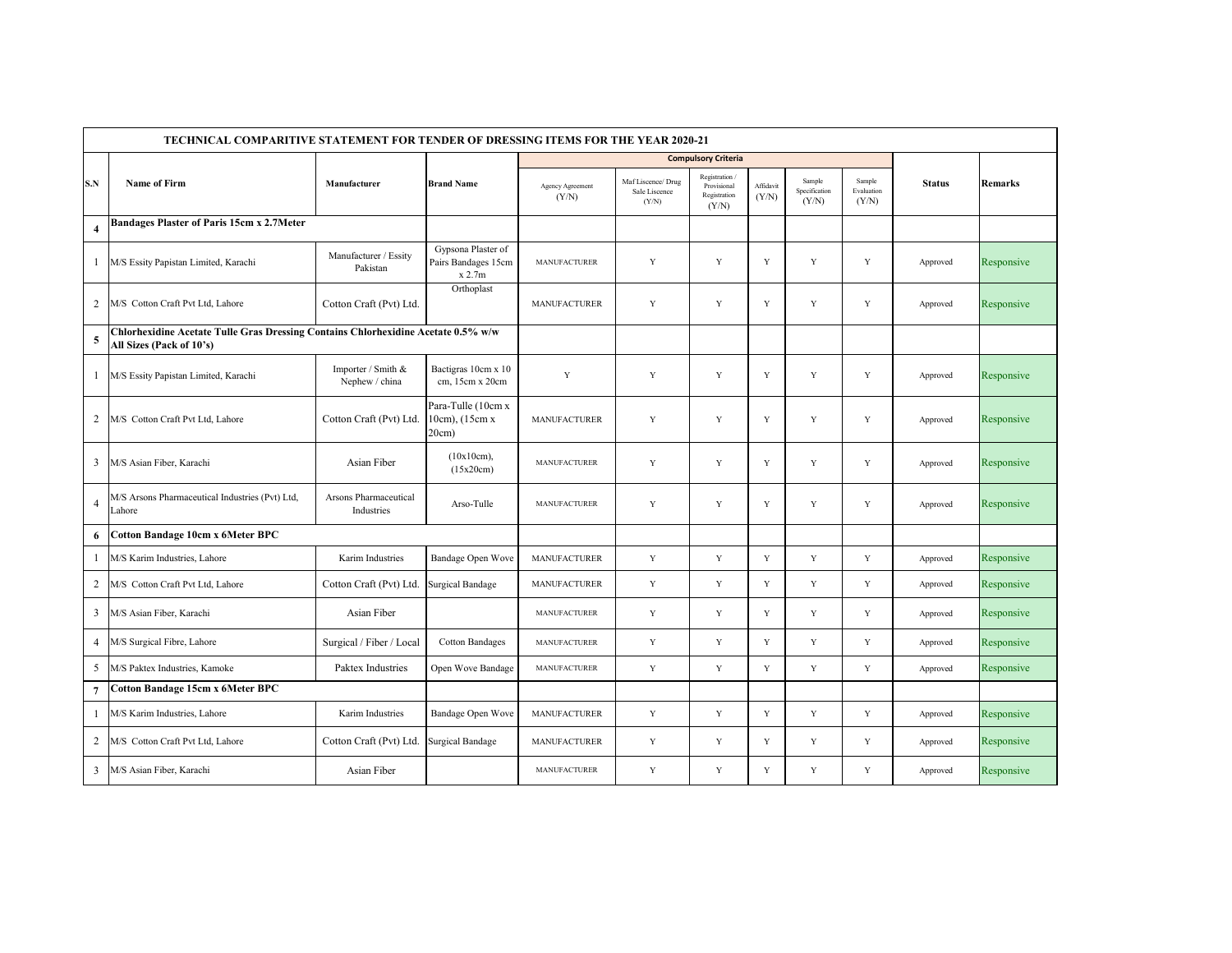|                | TECHNICAL COMPARITIVE STATEMENT FOR TENDER OF DRESSING ITEMS FOR THE YEAR 2020-21 |                                   |                                                     |                           |                                              |                                                        |                    |                                  |                               |               |                |  |
|----------------|-----------------------------------------------------------------------------------|-----------------------------------|-----------------------------------------------------|---------------------------|----------------------------------------------|--------------------------------------------------------|--------------------|----------------------------------|-------------------------------|---------------|----------------|--|
|                |                                                                                   |                                   |                                                     |                           |                                              | <b>Compulsory Criteria</b>                             |                    |                                  |                               |               |                |  |
| S.N            | <b>Name of Firm</b>                                                               | Manufacturer                      | <b>Brand Name</b>                                   | Agency Agreement<br>(Y/N) | Maf Liscence/ Drug<br>Sale Liscence<br>(Y/N) | Registration /<br>Provisional<br>Registration<br>(Y/N) | Affidavit<br>(Y/N) | Sample<br>Specification<br>(Y/N) | Sample<br>Evaluation<br>(Y/N) | <b>Status</b> | <b>Remarks</b> |  |
| 4              | M/S Surgical Fibre, Lahore                                                        | Surgical / Fiber / Local          | <b>Cotton Bandages</b>                              | <b>MANUFACTURER</b>       | $\mathbf Y$                                  | $\mathbf Y$                                            | Y                  | $\mathbf Y$                      | $\mathbf Y$                   | Approved      | Responsive     |  |
| 5              | M/S Paktex Industries, Kamoke                                                     | Paktex Industries                 | <b>Bandage Open Wove</b>                            | MANUFACTURER              | Y                                            | $\mathbf Y$                                            | Y                  | Y                                | $\mathbf Y$                   | Approved      | Responsive     |  |
| 8              | Cotton Bandage 6.5cm x 6Meter BPC                                                 |                                   |                                                     |                           |                                              |                                                        |                    |                                  |                               |               |                |  |
|                | M/S Karim Industries, Lahore                                                      | Karim Industries                  | <b>Bandage Open Wove</b>                            | <b>MANUFACTURER</b>       | Y                                            | $\mathbf Y$                                            | $\mathbf Y$        | Y                                | $\mathbf Y$                   | Approved      | Responsive     |  |
| $\overline{c}$ | M/S Cotton Craft Pvt Ltd, Lahore                                                  | Cotton Craft (Pvt) Ltd.           | <b>Surgical Bandage</b>                             | MANUFACTURER              | Y                                            | $\mathbf Y$                                            | $\mathbf Y$        | $\mathbf Y$                      | $\mathbf Y$                   | Approved      | Responsive     |  |
| 3              | M/S Asian Fiber, Karachi                                                          | Asian Fiber                       |                                                     | <b>MANUFACTURER</b>       | Y                                            | Y                                                      | $\mathbf Y$        | Y                                | Y                             | Approved      | Responsive     |  |
|                | 4 M/S Surgical Fibre, Lahore                                                      | Surgical / Fiber / Local          | <b>Cotton Bandages</b>                              | <b>MANUFACTURER</b>       | Y                                            | Y                                                      | Y                  | Y                                | Y                             | Approved      | Responsive     |  |
| 5              | M/S Paktex Industries, Kamoke                                                     | Paktex Industries                 | <b>Bandage Open Wove</b>                            | MANUFACTURER              | Y                                            | $\mathbf Y$                                            | Y                  | Y                                | $\mathbf Y$                   | Approved      | Responsive     |  |
| 9              | Crepe Bandage 15cm x 4.5Meter                                                     |                                   |                                                     |                           |                                              |                                                        |                    |                                  |                               |               |                |  |
|                | 1 M/S Essity Papistan Limited, Karachi                                            | Manufacturer / Essity<br>Pakistan | Elastocrepe Cotton<br>Crepe Bandages<br>15cm x 4.5m | <b>MANUFACTURER</b>       | Y                                            | Y                                                      | Y                  | Y                                | $\mathbf Y$                   | Approved      | Responsive     |  |
| 2              | M/S Karim Industries, Lahore                                                      | Karim Industries                  | Medi Crepe Bandage                                  | <b>MANUFACTURER</b>       | Y                                            | $\mathbf Y$                                            | $\mathbf Y$        | Y                                | Y                             | Approved      | Responsive     |  |
| 3              | M/S Cotton Craft Pvt Ltd, Lahore                                                  | Cotton Craft (Pvt) Ltd.           | Elastocraft                                         | <b>MANUFACTURER</b>       | Y                                            | $\mathbf Y$                                            | Y                  | Y                                | Y                             | Approved      | Responsive     |  |
| $\overline{4}$ | M/S Asian Fiber, Karachi                                                          | Asian Fiber                       |                                                     | MANUFACTURER              | Y                                            | Y                                                      | Y                  | Y                                | Y                             | Approved      | Responsive     |  |
| 5              | M/S Surgical Fibre, Lahore                                                        | Surgical / Fiber / Local          | Crepe Bandages                                      | <b>MANUFACTURER</b>       | Y                                            | $\mathbf Y$                                            | $\mathbf Y$        | Y                                | $\mathbf Y$                   | Rejected      | Non Responsive |  |
| 6              | M/S Paktex Industries, Kamoke                                                     | Paktex Industries                 | Easylite                                            | MANUFACTURER              | Y                                            | Y                                                      | Y                  | Y                                | Y                             | Rejected      | Non Responsive |  |
| 10             | Crepe Bandage 10cm x 4.5Meter                                                     |                                   |                                                     |                           |                                              |                                                        |                    |                                  |                               |               |                |  |
|                | 1 M/S Essity Papistan Limited, Karachi                                            | Manufacturer / Essity<br>Pakistan | Elastocrepe Cotton<br>Crepe Bandages<br>10cm x 4.5m | <b>MANUFACTURER</b>       | Y                                            | Y                                                      | Y                  | Y                                | Y                             | Approved      | Responsive     |  |
| $\overline{c}$ | M/S Karim Industries, Lahore                                                      | Karim Industries                  | Medi Crepe Bandage                                  | <b>MANUFACTURER</b>       | Y                                            | $\mathbf Y$                                            | $\mathbf Y$        | $\mathbf Y$                      | $\mathbf Y$                   | Approved      | Responsive     |  |
| 3              | M/S Cotton Craft Pvt Ltd, Lahore                                                  | Cotton Craft (Pvt) Ltd.           | Elastocraft                                         | <b>MANUFACTURER</b>       | Y                                            | $\mathbf Y$                                            | $\mathbf Y$        | $\mathbf Y$                      | Y                             | Approved      | Responsive     |  |
| $\overline{4}$ | M/S Asian Fiber, Karachi                                                          | Asian Fiber                       |                                                     | <b>MANUFACTURER</b>       | Y                                            | $\mathbf Y$                                            | $\mathbf Y$        | Y                                | $\mathbf Y$                   | Approved      | Responsive     |  |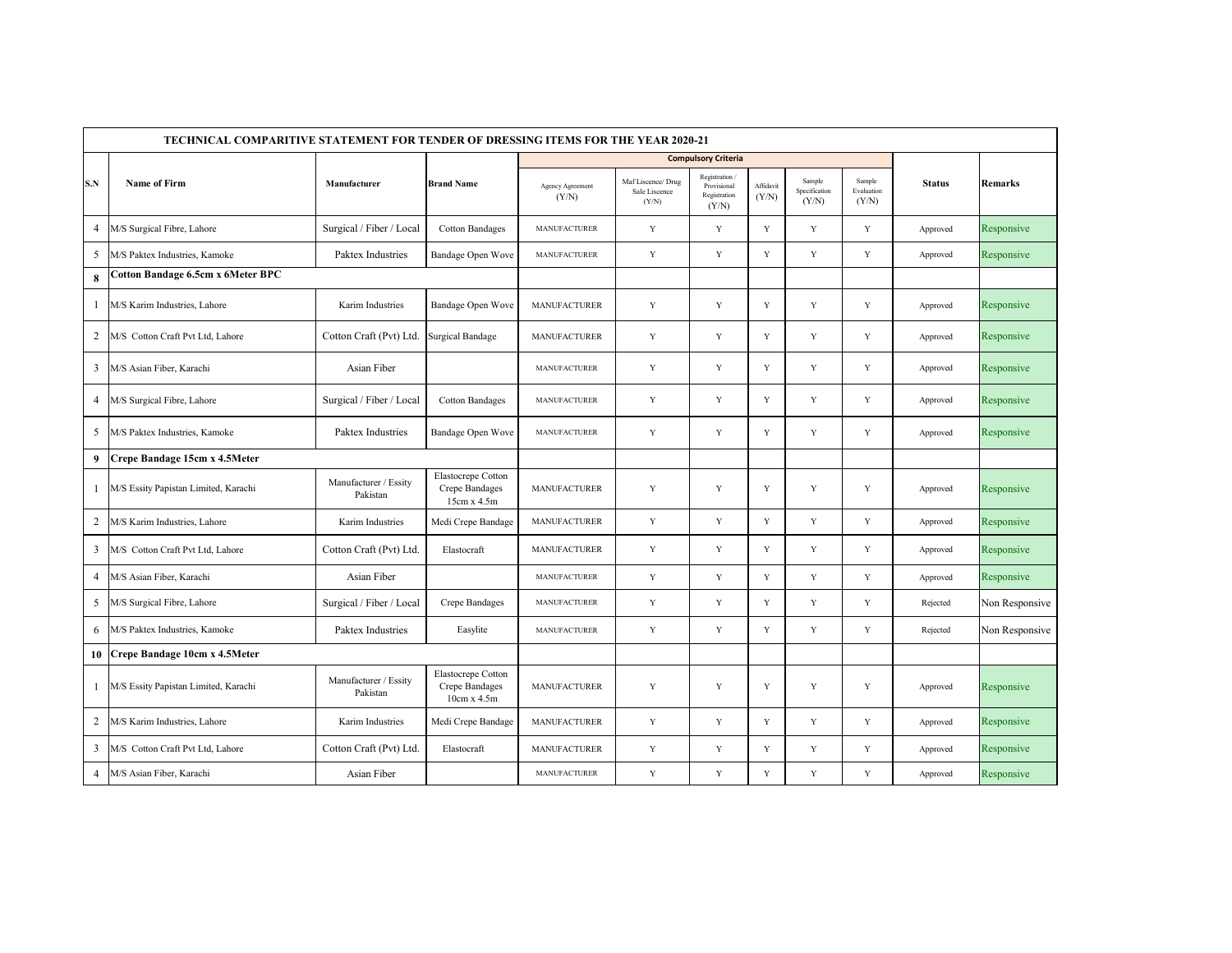|                | <b>TECHNICAL COMPARITIVE STATEMENT FOR TENDER OF DRESSING ITEMS FOR THE YEAR 2020-21</b> |                                     |                                                              |                           |                                             |                                                      |                    |                                  |                               |               |                |  |  |
|----------------|------------------------------------------------------------------------------------------|-------------------------------------|--------------------------------------------------------------|---------------------------|---------------------------------------------|------------------------------------------------------|--------------------|----------------------------------|-------------------------------|---------------|----------------|--|--|
|                | <b>Name of Firm</b>                                                                      | Manufacturer                        |                                                              |                           |                                             | <b>Compulsory Criteria</b>                           |                    |                                  |                               |               |                |  |  |
| S.N            |                                                                                          |                                     | <b>Brand Name</b>                                            | Agency Agreement<br>(Y/N) | Maf Liscence/Drug<br>Sale Liscence<br>(Y/N) | Registration<br>Provisional<br>Registration<br>(Y/N) | Affidavit<br>(Y/N) | Sample<br>Specification<br>(Y/N) | Sample<br>Evaluation<br>(Y/N) | <b>Status</b> | <b>Remarks</b> |  |  |
| 5              | M/S Surgical Fibre, Lahore                                                               | Surgical / Fiber / Local            | Crepe Bandages                                               | <b>MANUFACTURER</b>       | Y                                           | Y                                                    | Y                  | Y                                | Y                             | Rejected      | Non Responsive |  |  |
| 6              | M/S Paktex Industries, Kamoke                                                            | Paktex Industries                   | Easylite                                                     | <b>MANUFACTURER</b>       | Y                                           | Y                                                    | Y                  | Y                                | Y                             | Rejected      | Non Responsive |  |  |
|                | 11 Crepe Bandage 7.5cm x 4.5Meter                                                        |                                     |                                                              |                           |                                             |                                                      |                    |                                  |                               |               |                |  |  |
|                | M/S Essity Papistan Limited, Karachi                                                     | Manufacturer / Essity<br>Pakistan   | Elastocrepe Cotton<br>Crepe Bandages<br>7.5cm x 4.5m         | <b>MANUFACTURER</b>       | Y                                           | Y                                                    | Y                  | Y                                | Y                             | Approved      | Responsive     |  |  |
| 2              | M/S Karim Industries, Lahore                                                             | Karim Industries                    | Medi Crepe Bandage                                           | <b>MANUFACTURER</b>       | Y                                           | Y                                                    | Y                  | Y                                | Y                             | Approved      | Responsive     |  |  |
| 3              | M/S Cotton Craft Pvt Ltd, Lahore                                                         | Cotton Craft (Pvt) Ltd.             | Elastocraft                                                  | <b>MANUFACTURER</b>       | Y                                           | Y                                                    | Y                  | Y                                | Y                             | Approved      | Responsive     |  |  |
| $\overline{4}$ | M/S Asian Fiber, Karachi                                                                 | Asian Fiber                         |                                                              | <b>MANUFACTURER</b>       | Y                                           | Y                                                    | Y                  | Y                                | Y                             | Approved      | Responsive     |  |  |
| 5              | M/S Surgical Fibre, Lahore                                                               | Surgical / Fiber / Local            | Crepe Bandages                                               | <b>MANUFACTURER</b>       | Y                                           | Y                                                    | Y                  | Y                                | Y                             | Rejected      | Non Responsive |  |  |
| 6              | M/S Paktex Industries, Kamoke                                                            | Paktex Industries                   | Easylite                                                     | <b>MANUFACTURER</b>       | Y                                           | Y                                                    | Y                  | Y                                | Y                             | Rejected      | Non Responsive |  |  |
| 12             | <b>Non Woven Adhesive Plaster</b>                                                        |                                     |                                                              |                           |                                             |                                                      |                    |                                  |                               |               |                |  |  |
|                | M/S Essity Papistan Limited, Karachi                                                     | Importer / Essity /<br>Germany      | Fixomull Stretch-<br>Wide Area Fixation<br>$10cm \times 10m$ | Y                         | Y                                           | Y                                                    | Y                  | Y                                | Y                             | Approved      | Responsive     |  |  |
| $\overline{2}$ | M/S Arsons Pharmaceutical Industries (Pvt) Ltd,<br>Lahore                                | Arsons Pharmaceutical<br>Industries | Fixopore                                                     | Y                         | Y                                           | Y                                                    | Y                  | Y                                | Y                             | Approved      | Responsive     |  |  |
| 3              | M/S Medilution Health Care, Multan                                                       | Pharmaplast, Egypt                  | Pharmafix 10x 10M                                            | Y                         | Y                                           | N                                                    | Y                  | Y                                | Y                             | Approved      | Non Responsive |  |  |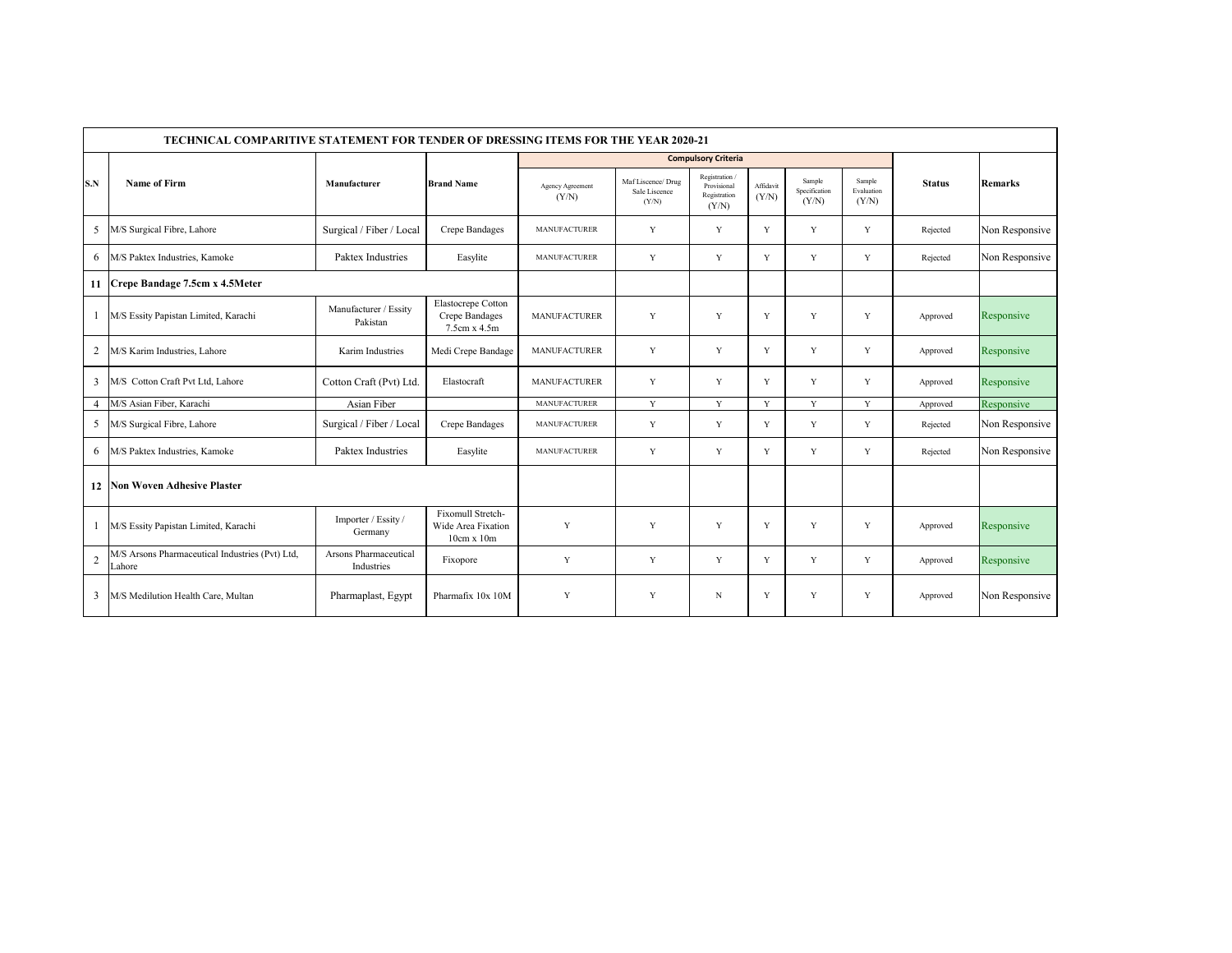|     | TECHNICAL COMPARITIVE STATEMENT FOR TENDER OF DRESSING ITEMS FOR THE YEAR 2020-21 |                                     |                         |                           |                                              |                                                        |                    |                                  |                               |               |                |  |
|-----|-----------------------------------------------------------------------------------|-------------------------------------|-------------------------|---------------------------|----------------------------------------------|--------------------------------------------------------|--------------------|----------------------------------|-------------------------------|---------------|----------------|--|
|     |                                                                                   |                                     |                         |                           |                                              | <b>Compulsory Criteria</b>                             |                    |                                  |                               |               |                |  |
| S.N | <b>Name of Firm</b>                                                               | Manufacturer                        | <b>Brand Name</b>       | Agency Agreement<br>(Y/N) | Maf Liscence/ Drug<br>Sale Liscence<br>(Y/N) | Registration /<br>Provisional<br>Registration<br>(Y/N) | Affidavit<br>(Y/N) | Sample<br>Specification<br>(Y/N) | Sample<br>Evaluation<br>(Y/N) | <b>Status</b> | <b>Remarks</b> |  |
|     | 14 Sterilized Gauze Pad (Swab) (Pack of 10's)                                     |                                     |                         |                           |                                              |                                                        |                    |                                  |                               |               |                |  |
|     | M/S Karim Industries, Lahore                                                      | Karim Industries                    | Soft Gauze              | <b>MANUFACTURER</b>       | Y                                            | Y                                                      | Y                  | V                                | Y                             | Approved      | Responsive     |  |
|     | M/S Cotton Craft Pvt Ltd, Lahore                                                  | Cotton Craft (Pvt) Ltd.             | Pro-Med Gauze           | <b>MANUFACTURER</b>       | Y                                            | Y                                                      | Y                  | Y                                | Y                             | Approved      | Responsive     |  |
| 3   | M/S Asian Fiber, Karachi                                                          | Asian Fiber                         |                         | <b>MANUFACTURER</b>       | Y                                            | N                                                      | Y                  | v                                | Y                             | Approved      | Non Responsive |  |
|     | M/S Arsons Pharmaceutical Industries (Pvt) Ltd,<br>Lahore                         | Arsons Pharmaceutical<br>Industries | Care Gauze              | <b>MANUFACTURER</b>       | Y                                            | Y                                                      | Y                  | V                                | Y                             | Rejected      | Non Responsive |  |
| 5   | M/S Surgical Fibre, Lahore                                                        | Surgical / Fiber / Local            | Surgipore               | <b>MANUFACTURER</b>       | Y                                            | v                                                      | $\mathbf{v}$       | v                                | Y                             | Approved      | Responsive     |  |
| 6   | M/S Paktex Industries, Kamoke                                                     | Paktex Industries                   | Pak Band Gauze<br>Swabs | <b>MANUFACTURER</b>       | Y                                            | Y                                                      | Y                  | $\mathbf{v}$                     | Y                             | Approved      | Responsive     |  |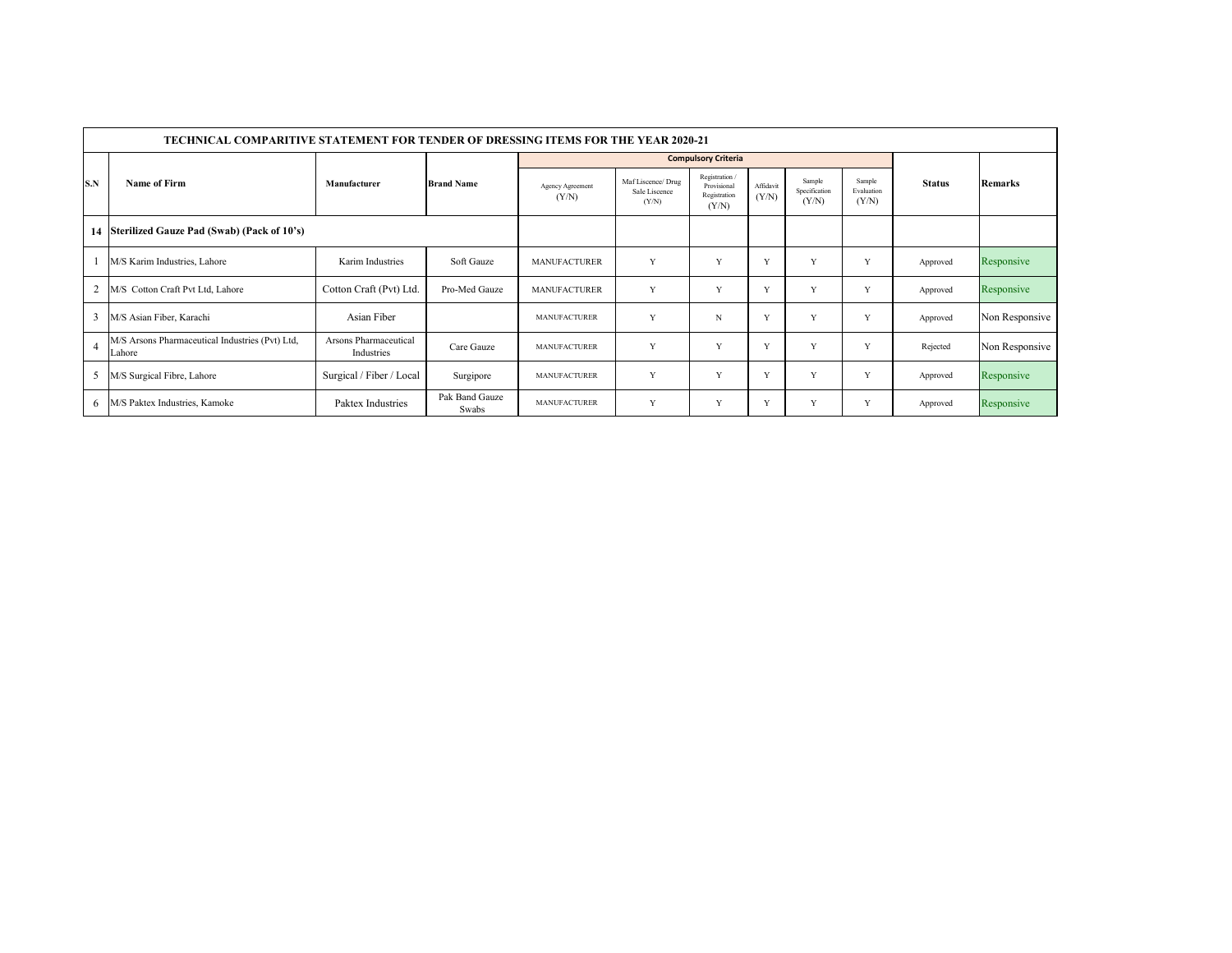|     | <b>TECHNICAL COMPARITIVE STATEMENT FOR TENDER OF DRESSING ITEMS FOR THE YEAR 2020-21</b> |                                   |                                           |                           |                                             |                                                        |                    |                                  |                               |               |                |  |
|-----|------------------------------------------------------------------------------------------|-----------------------------------|-------------------------------------------|---------------------------|---------------------------------------------|--------------------------------------------------------|--------------------|----------------------------------|-------------------------------|---------------|----------------|--|
|     | <b>Name of Firm</b>                                                                      |                                   |                                           |                           | <b>Compulsory Criteria</b>                  |                                                        |                    |                                  |                               |               |                |  |
| S.N |                                                                                          | Manufacturer                      | <b>Brand Name</b>                         | Agency Agreement<br>(Y/N) | Maf Liscence/Drug<br>Sale Liscence<br>(Y/N) | Registration /<br>Provisional<br>Registration<br>(Y/N) | Affidavit<br>(Y/N) | Sample<br>Specification<br>(Y/N) | Sample<br>Evaluation<br>(Y/N) | <b>Status</b> | <b>Remarks</b> |  |
| 18  | <b>Elastic Stockings</b>                                                                 |                                   |                                           |                           |                                             |                                                        |                    |                                  |                               |               |                |  |
|     | N.Q                                                                                      |                                   |                                           |                           |                                             |                                                        |                    |                                  |                               |               |                |  |
|     | 19   X-ray detectable gauze $(10x25cm)$                                                  |                                   |                                           |                           |                                             |                                                        |                    |                                  |                               |               |                |  |
|     | M/S Essity Papistan Limited, Karachi                                                     | Manufacturer / Essity<br>Pakistan | Propax Combine<br>Dressing 10cm x<br>20cm | MANUFACTURER              | Y                                           | Y                                                      | Y                  | Y                                | $\mathbf{v}$                  | Approved      | Responsive     |  |
| 2   | M/S Cotton Craft Pvt Ltd, Lahore                                                         | Cotton Craft (Pvt) Ltd.           | Pro-Med X-Ray<br>Gauze                    | MANUFACTURER              | Y                                           | Y                                                      | Y                  | Y                                | Y                             | Approved      | Responsive     |  |
| 3   | M/S Paktex Industries, Kamoke                                                            | Paktex Industries                 | Pak Band Gauze<br>Swabs                   | <b>MANUFACTURER</b>       | Y                                           | Y                                                      |                    | v                                | $\mathbf{v}$                  | Approved      | Responsive     |  |